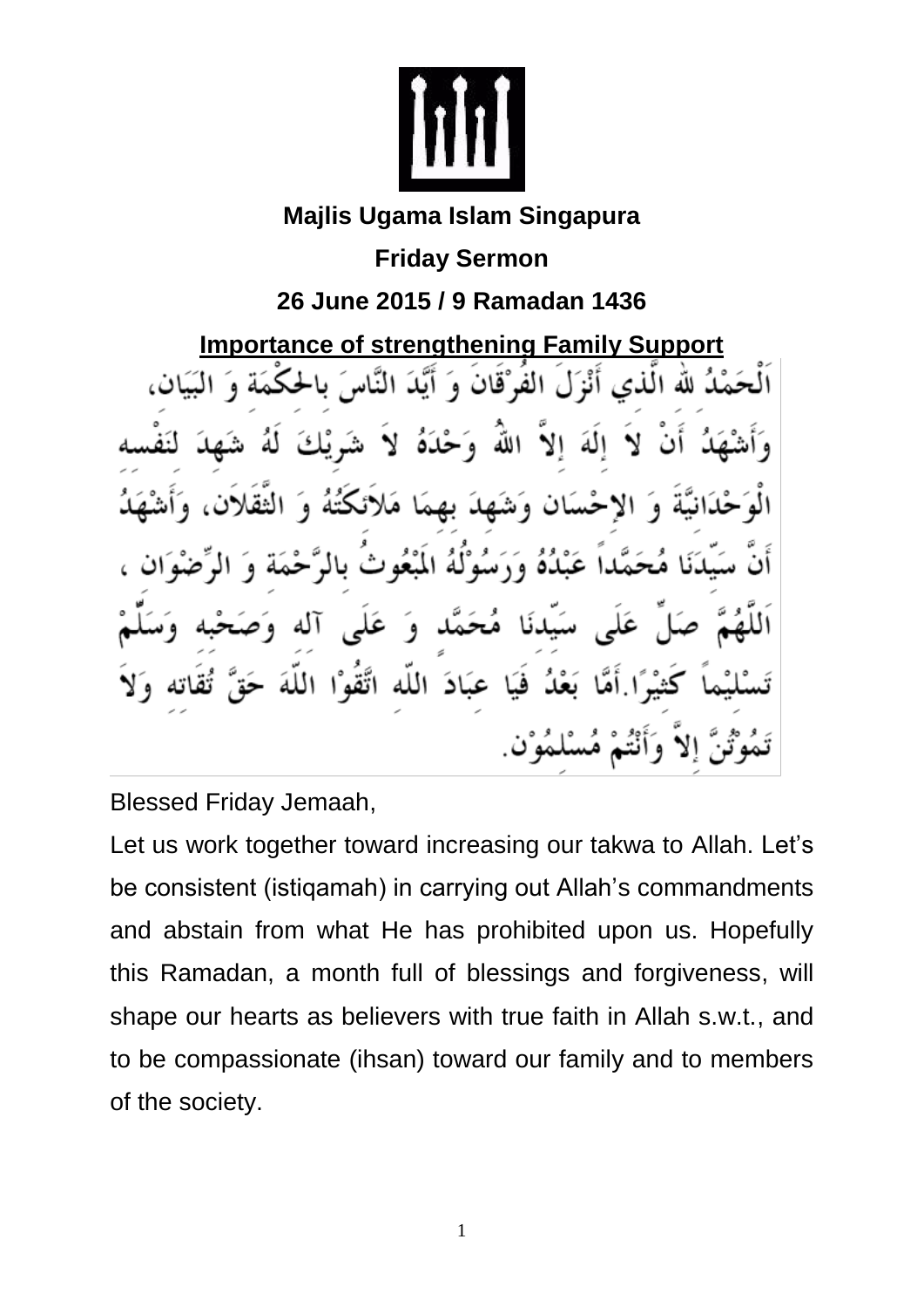Respected Jemaah,

The month of Ramadan promises an abundance of opportunities to boost our level of spirituality, to reap more rewards, as well as to gain Allah's pleasure. Last week we were reminded to take advantage of Ramadan to strengthen family ties. This is because our family is our first pillar of support from whom we gain spiritual and emotional strength and support, as well as in instilling good values and beautiful manners. The family is also our first source of reference, the people we first turn to when we are trying to overcome challenges. Such characteristics are reflected in the families of the Prophets (Anbiya').

For example, the story of Prophet Musa a.s. and Prophet Harun a.s. When Prophet Musa a.s. was commanded by Allah s.w.t. to hold a dialogue with Firaun, who was a king known to be powerful and oppressive (zalim), Prophet Musa a.s. supplicated to Allah s.w.t asking for help and support. Allah s.w.t. said in the Quran, in Surah Taha verses 25 to 32:

قَالَ رَبِّ ٱشۡرَحۡ لِی صَدۡرِی ۞ وَیَسِّرۡ لِیٓ أَمۡرِی ۞ وَٱحۡلُلۡ عُقۡدَةً مِّن لِّسَانِي ١٤٠ يَفۡقَهُوا۟ قَوۡلِي ١٤٠ وَٱجۡعَل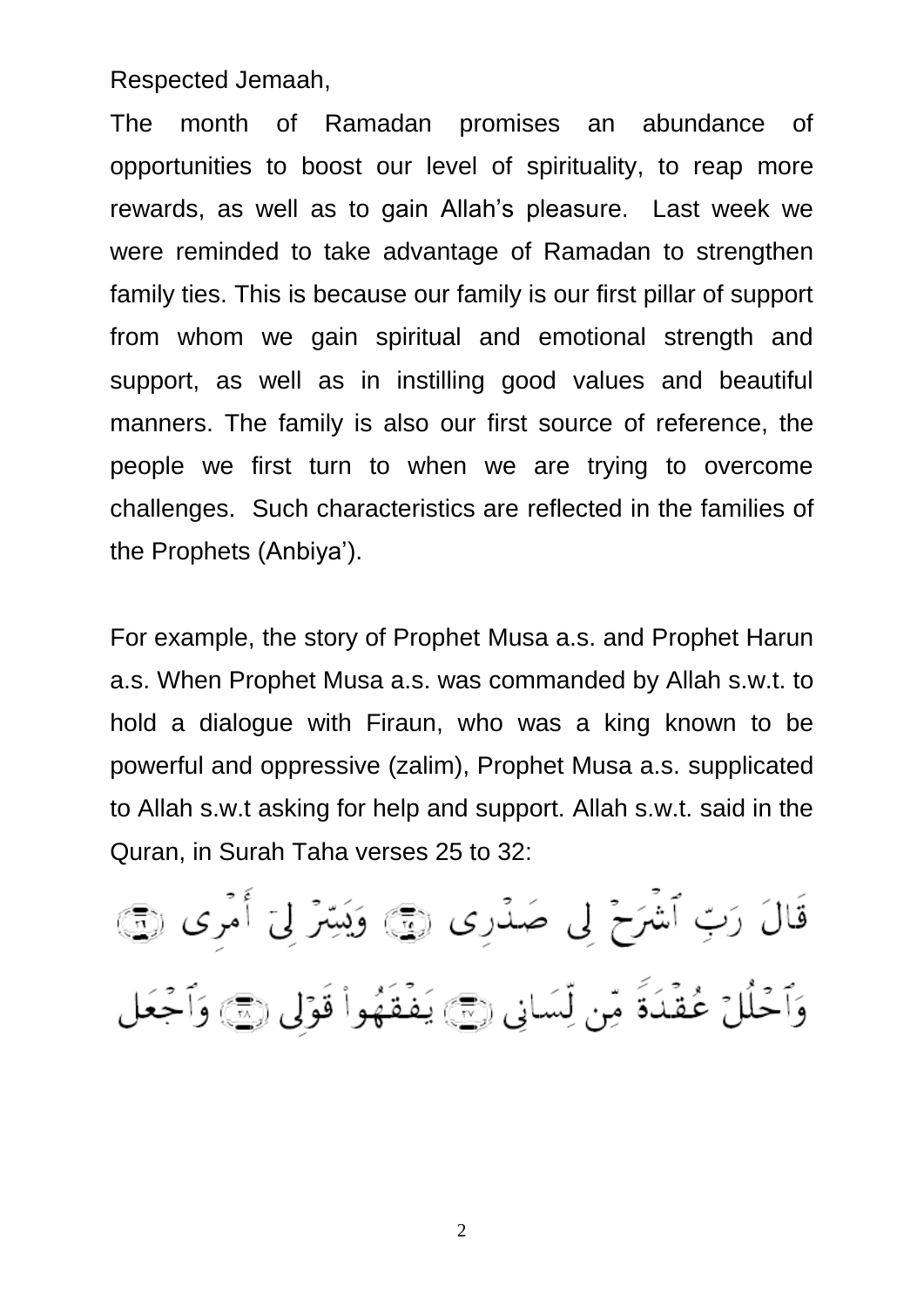لِّي وَزِيرًا مِّنَّ أَهْلِي رَبَّجَ هَنُرُونَ أَخِي رَبَّجَ ٱشۡنُدۡ بِهِۦٓ أَزَّرِي ١

Which means: *"O my Lord! Expand my chest (with faith, knowledge and affection); ease my task for me; and remove the impediment from my speech, so they may understand what I say: and give me a minister of my family, Harun, my brother; add to my strength through him, and make him share my task".*

## Beloved Jemaah,

Look at how Prophet Musa a.s. first turned to God, and then looked to his brother, Prophet Harun a.s., for support and assistance in carrying out a difficult and extremely challenging task. Would it not be beautiful if we are able to develop such strong family bonds, such that our family is our source of motivation and inspiration to each other, and not otherwise.

In fact, if we were to search and study the families of the other Prophets, we will find the same trait in their families. For example, the bond that existed between Prophet Yakub a.s. and his son, Prophet Yusuf a.s So deep was their bond that Prophet Yusuf a.s. chose to confide in his father the anxiety he felt with regard to the dream he had. In fact, Prophet Muhammad s.a.w. was also very close to his family members; whether it was his wives, or his in-laws.

<sup>3</sup>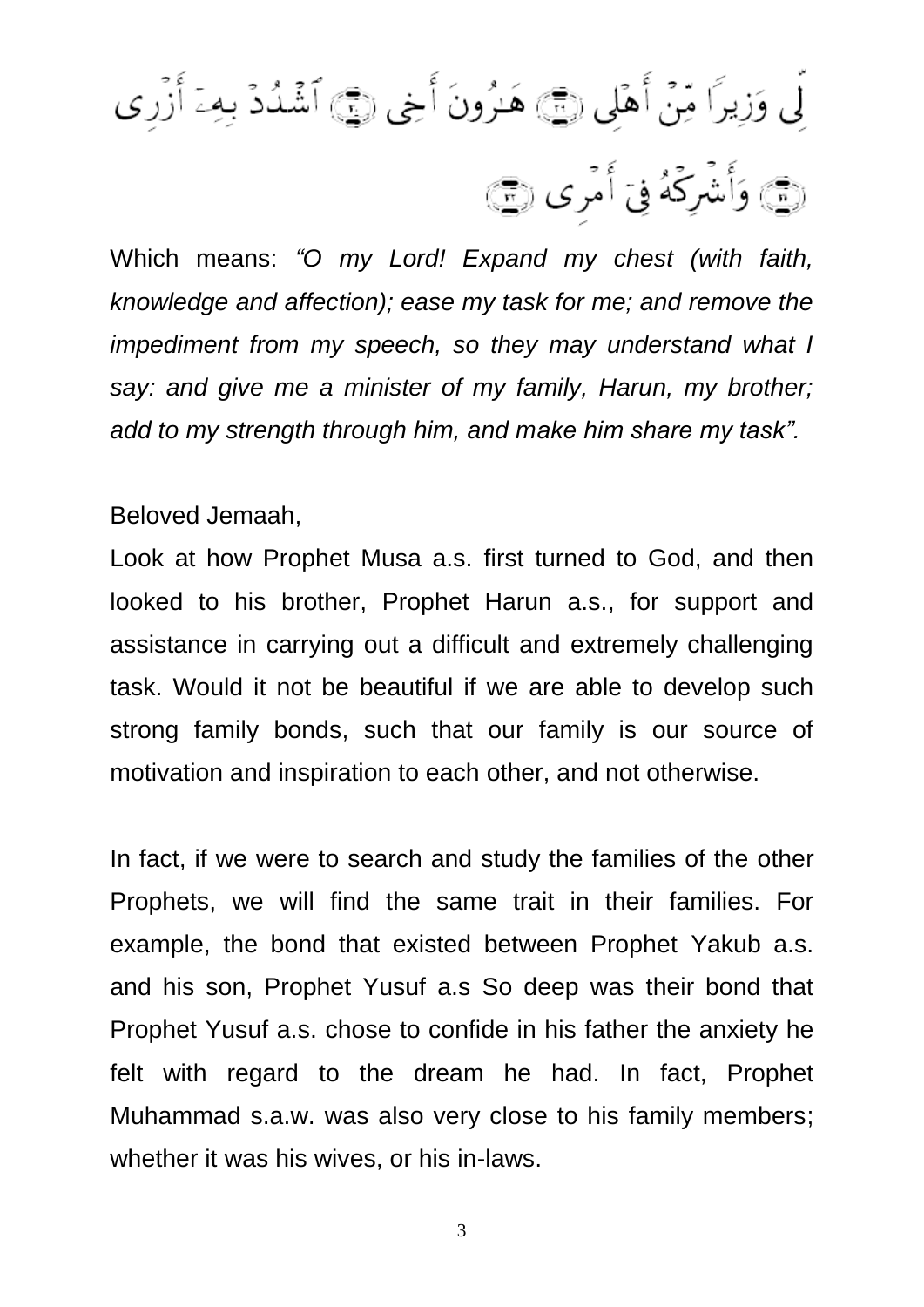These stories should inspire all fathers – especially those present today – to work toward having closer ties with our children. This is especially true to those of us who have teenage children, as this is the period where they will undergo various changes and challenges. Close ties will help them to view us as their "go-to" source when they have problems to share, to seek advice and help. And as such, we would be able to fulfil their emotional needs, and carry out our obligations and responsibilities in ensuring that they receive proper guidance and reference.

## Friday Jemaah,

We need to support each other in improving ourselves and in doing good. We also need to cultivate having good thoughts of others, and we need to have faith that our family members have potentials to be good and do good. These are important values that will help every family tide through their own challenges. Every family will face challenges, brought about by our own weaknesses. But what is sad is when we are more willing to share our feelings and our sadness with friends, rather than family members. In fact, we are embarrassed to share our problems with our family members. How can we improve this situation? This is where every member of the family must put in the effort to communicate with each other. Our communication may have been affected by our busy schedules – children busy with school and parents busy with work. Parents should encourage the habit of sharing what's happening in our lives

4